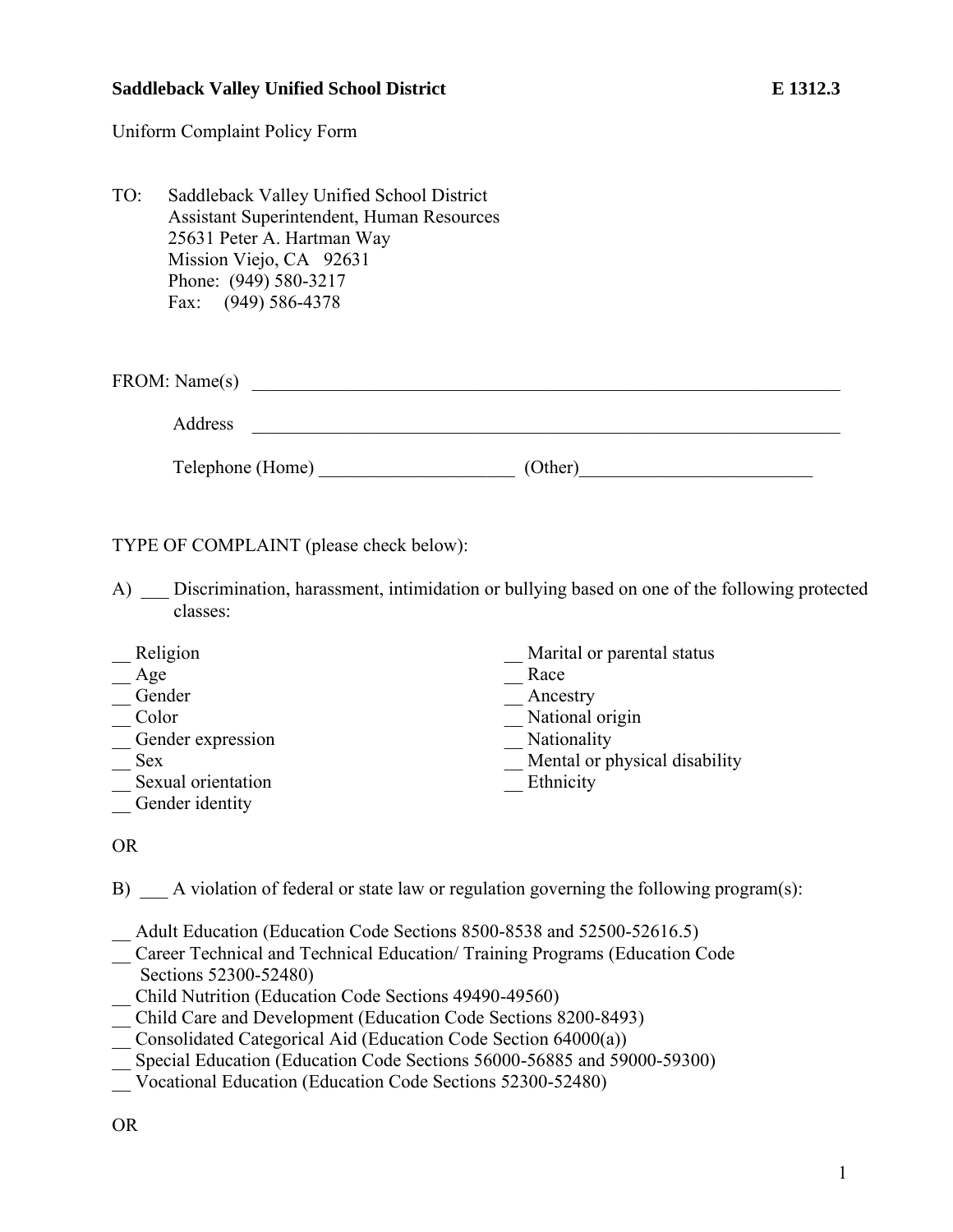## **Saddleback Valley Unified School District E 1312.3 E 1312.3**

- C) A violation of state law regarding a "pupil fee" that is required for participation in an educational activity offered by a California public school as a result of:
- \_\_ Fee charged as a condition for registration or participation for school, a class, or extracurricular activity (whether or not the activity or class is compulsory, elective, or for course credit)
- \_\_ Security deposits or other payments required to obtain materials or equipment including, but not limited to, a lock, locker, book, class apparatus, musical instrument, uniform, etc.
- \_\_ Required purchases for educational activities to obtain materials, supplies, equipment or uniforms associated with an educational activity
- Miscellaneous/other fees or charges in violation of Article 5.5 (commencing with Section 49010) of Title 2 of the California Education Code, regarding prohibition of pupil fees for participation in educational activities

Complaints filed under C) alleging a violation of state law regarding "pupil fee" may be filed anonymously and therefore, will not receive a written response. Please check if you are filing anonymously:

I do not request a copy of the written response. I am filing anonymously.

NATURE OF COMPLAINT: (This should be a description in your own words, with as much detail as possible, of the grounds of your complaint, including all names, dates, places, and/or description of required fees/payments/purchases necessary for a complete understanding of your complaint. Attach additional sheets, if necessary.)

\_\_\_\_\_\_\_\_\_\_\_\_\_\_\_\_\_\_\_\_\_\_\_\_\_\_\_\_\_\_\_\_\_\_\_\_\_\_\_\_\_\_\_\_\_\_\_\_\_\_\_\_\_\_\_\_\_\_\_\_\_\_\_\_\_\_\_\_\_\_\_\_\_\_\_\_\_\_ \_\_\_\_\_\_\_\_\_\_\_\_\_\_\_\_\_\_\_\_\_\_\_\_\_\_\_\_\_\_\_\_\_\_\_\_\_\_\_\_\_\_\_\_\_\_\_\_\_\_\_\_\_\_\_\_\_\_\_\_\_\_\_\_\_\_\_\_\_\_\_\_\_\_\_\_\_\_ \_\_\_\_\_\_\_\_\_\_\_\_\_\_\_\_\_\_\_\_\_\_\_\_\_\_\_\_\_\_\_\_\_\_\_\_\_\_\_\_\_\_\_\_\_\_\_\_\_\_\_\_\_\_\_\_\_\_\_\_\_\_\_\_\_\_\_\_\_\_\_\_\_\_\_\_\_\_ \_\_\_\_\_\_\_\_\_\_\_\_\_\_\_\_\_\_\_\_\_\_\_\_\_\_\_\_\_\_\_\_\_\_\_\_\_\_\_\_\_\_\_\_\_\_\_\_\_\_\_\_\_\_\_\_\_\_\_\_\_\_\_\_\_\_\_\_\_\_\_\_\_\_\_\_\_\_

\_\_\_\_\_\_\_\_\_\_\_\_\_\_\_\_\_\_\_\_\_\_\_\_\_\_\_\_\_\_\_\_\_\_\_\_\_\_\_\_\_\_\_\_\_\_\_\_\_\_\_\_\_\_\_\_\_\_\_\_\_\_\_\_\_\_\_\_\_\_\_\_\_\_\_\_\_\_

 $\mathcal{L}_\mathcal{L} = \{ \mathcal{L}_\mathcal{L} = \{ \mathcal{L}_\mathcal{L} = \{ \mathcal{L}_\mathcal{L} = \{ \mathcal{L}_\mathcal{L} = \{ \mathcal{L}_\mathcal{L} = \{ \mathcal{L}_\mathcal{L} = \{ \mathcal{L}_\mathcal{L} = \{ \mathcal{L}_\mathcal{L} = \{ \mathcal{L}_\mathcal{L} = \{ \mathcal{L}_\mathcal{L} = \{ \mathcal{L}_\mathcal{L} = \{ \mathcal{L}_\mathcal{L} = \{ \mathcal{L}_\mathcal{L} = \{ \mathcal{L}_\mathcal{$ \_\_\_\_\_\_\_\_\_\_\_\_\_\_\_\_\_\_\_\_\_\_\_\_\_\_\_\_\_\_\_\_\_\_\_\_\_\_\_\_\_\_\_\_\_\_\_\_\_\_\_\_\_\_\_\_\_\_\_\_\_\_\_\_\_\_\_\_\_\_\_\_\_\_\_\_\_\_ \_\_\_\_\_\_\_\_\_\_\_\_\_\_\_\_\_\_\_\_\_\_\_\_\_\_\_\_\_\_\_\_\_\_\_\_\_\_\_\_\_\_\_\_\_\_\_\_\_\_\_\_\_\_\_\_\_\_\_\_\_\_\_\_\_\_\_\_\_\_\_\_\_\_\_\_\_\_ \_\_\_\_\_\_\_\_\_\_\_\_\_\_\_\_\_\_\_\_\_\_\_\_\_\_\_\_\_\_\_\_\_\_\_\_\_\_\_\_\_\_\_\_\_\_\_\_\_\_\_\_\_\_\_\_\_\_\_\_\_\_\_\_\_\_\_\_\_\_\_\_\_\_\_\_\_\_ \_\_\_\_\_\_\_\_\_\_\_\_\_\_\_\_\_\_\_\_\_\_\_\_\_\_\_\_\_\_\_\_\_\_\_\_\_\_\_\_\_\_\_\_\_\_\_\_\_\_\_\_\_\_\_\_\_\_\_\_\_\_\_\_\_\_\_\_\_\_\_\_\_\_\_\_\_\_ \_\_\_\_\_\_\_\_\_\_\_\_\_\_\_\_\_\_\_\_\_\_\_\_\_\_\_\_\_\_\_\_\_\_\_\_\_\_\_\_\_\_\_\_\_\_\_\_\_\_\_\_\_\_\_\_\_\_\_\_\_\_\_\_\_\_\_\_\_\_\_\_\_\_\_\_\_\_ \_\_\_\_\_\_\_\_\_\_\_\_\_\_\_\_\_\_\_\_\_\_\_\_\_\_\_\_\_\_\_\_\_\_\_\_\_\_\_\_\_\_\_\_\_\_\_\_\_\_\_\_\_\_\_\_\_\_\_\_\_\_\_\_\_\_\_\_\_\_\_\_\_\_\_\_\_\_

 $\mathcal{L}_\mathcal{L}$  , and the contribution of the contribution of the contribution of the contribution of the contribution of the contribution of the contribution of the contribution of the contribution of the contribution of

\_\_\_\_\_\_\_\_\_\_\_\_\_\_\_\_\_\_\_\_\_\_\_\_\_\_\_\_\_\_\_\_\_\_\_\_\_\_\_\_\_\_\_\_\_\_\_\_\_\_\_\_\_\_\_\_\_\_\_\_\_\_\_\_\_\_\_\_\_\_\_\_\_\_\_\_\_\_ \_\_\_\_\_\_\_\_\_\_\_\_\_\_\_\_\_\_\_\_\_\_\_\_\_\_\_\_\_\_\_\_\_\_\_\_\_\_\_\_\_\_\_\_\_\_\_\_\_\_\_\_\_\_\_\_\_\_\_\_\_\_\_\_\_\_\_\_\_\_\_\_\_\_\_\_\_\_

 $\mathcal{L}_\text{max} = \mathcal{L}_\text{max} = \mathcal{L}_\text{max} = \mathcal{L}_\text{max} = \mathcal{L}_\text{max} = \mathcal{L}_\text{max} = \mathcal{L}_\text{max} = \mathcal{L}_\text{max} = \mathcal{L}_\text{max} = \mathcal{L}_\text{max} = \mathcal{L}_\text{max} = \mathcal{L}_\text{max} = \mathcal{L}_\text{max} = \mathcal{L}_\text{max} = \mathcal{L}_\text{max} = \mathcal{L}_\text{max} = \mathcal{L}_\text{max} = \mathcal{L}_\text{max} = \mathcal{$ 

 $\mathcal{L}_\mathcal{L} = \mathcal{L}_\mathcal{L} = \mathcal{L}_\mathcal{L} = \mathcal{L}_\mathcal{L} = \mathcal{L}_\mathcal{L} = \mathcal{L}_\mathcal{L} = \mathcal{L}_\mathcal{L} = \mathcal{L}_\mathcal{L} = \mathcal{L}_\mathcal{L} = \mathcal{L}_\mathcal{L} = \mathcal{L}_\mathcal{L} = \mathcal{L}_\mathcal{L} = \mathcal{L}_\mathcal{L} = \mathcal{L}_\mathcal{L} = \mathcal{L}_\mathcal{L} = \mathcal{L}_\mathcal{L} = \mathcal{L}_\mathcal{L}$ 

Have you spoken with any District staff regarding this complaint? Yes No If so, what are their names? Note: *This is not a requirement prior to filing a complaint.*